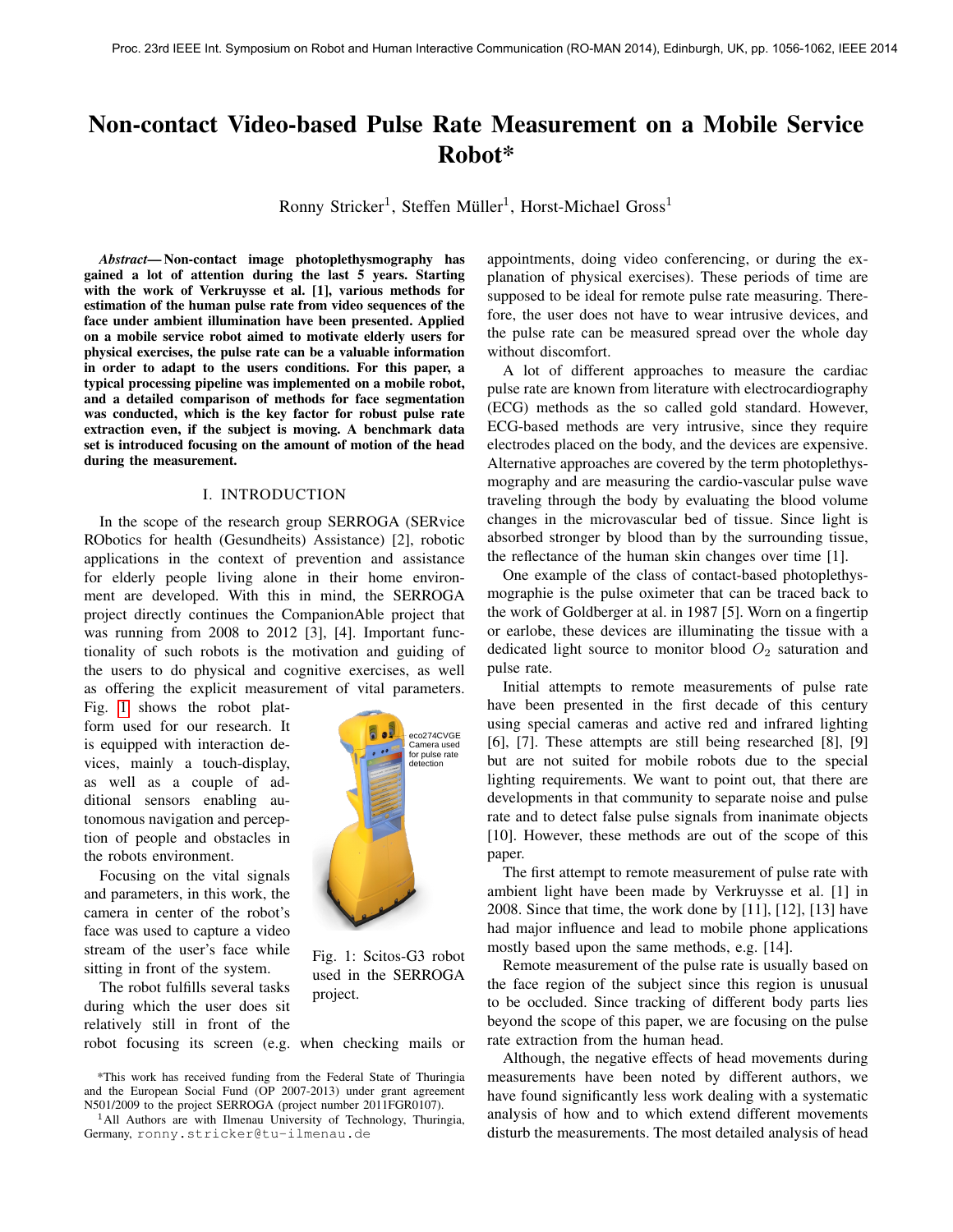<span id="page-1-1"></span>

Fig. 2: Processing pipeline for pulse rate extraction from video sequence. The whole pipeline can be divided into *preprocessing*, *signal extraction* and *postprocessing*.

movements and approaches to overcome artifacts introduced by them is given by Sahindrakar in [15].

Therefore, in the following we want to work out the circumstances under which pulse measurements can be obtained on a mobile robot. Furthermore, we will give a comparison of different methods known from literature to increase motion robustness of non-contact photoplethysmography. Carrying on with the state-of-the-art, we introduce an approach to further increase motion robustness and computational complexity, which is crucial on a mobile robot that has to run a bunch of algorithms with limited resources.

At first in Sec. [II,](#page-1-0) we give a short overview of the principles involved in measuring pulse rate from images using ambient light. Different Region of Interest (ROI) extraction methods and our proposed method are explained in Sec. [III.](#page-2-0) In Sec. [IV,](#page-3-0) we introduce our database to evaluate the influence of different types and strength of head motion. The comparison of the different methods is given in Sec. [V.](#page-4-0) In the last section we discuss our findings and give an outlook to future work.

#### <span id="page-1-0"></span>II. EXTRACTING PULSE RATE FROM FACE IMAGES

As already explained, the variation of blood amount in the skin tissue during a pulse rate wave leads to a change of the reflected light, which can be recorded with a standard RGB camera. Because pulse rate is a very slow signal (60 - 100 pulsations per minute for an adult during rest and 220− Age at a max), the sampling rate of the camera is of minor influence to the results. Sun et al. [9] verified that fact, thus a usual frame rate of 15 to 30 per second is sufficient for our purposes.

Unfortunately, the amount of color change due to the pulse rate wave is very small compared to global shading effects, such that the signal is in the range of the pixel noise. To gain a useful signal, despite that bad conditions, averaging a couple of pixels is necessary, which reduces the influence of pixel noise compared to the signal. The quality of the raw signal mainly depends on the selection of the pixels used and can be contaminated by artifacts due to motion of the subject or changing illumination of the skin. Even, if the sampled area of skin is too large, the signal might be blurred since the pulse wave has different phase shifts in different parts of the body. Before further processing, therefore, a robust segmentation of the skin region –mostly used is the face– is an essential part of the algorithm, that is

in focus of that paper. Fig. [2](#page-1-1) gives an overview of the whole processing chain used in our approach. Various methods for preprocessing of the images have been suggested in literature starting with fixed boxes in the image, where the subject has to place her/his face inside. This was improved by rectangular face detection and later skin color segmentation inside the region of interest. More sophisticated methods try to compensate effects of changing projection of the face during head movements by tracking individual patches in the face [15]. We suggest to further improve the head pose invariant extraction of color signals by means of a face model that tracks the head over time and projects the shape of the face to a standard shape independent on the actual head orientation. In Sec. [III,](#page-2-0) these preprocessing alternatives are discussed in more detail.

Having a mask of pixels to be evaluated, the next step in the processing chain is the signal extraction. This is done by averaging the pixel values inside and combining the RGB channels in order to get a one-dimensional signal over time to be further processed. For that combination a simple selection of the green channel G or a normalization of intensity  $q =$  $G/(R+B+G)$  is common in literature. The normalization approach reduces global illumination changes and increases the influence of the color hue. Therefore, the normalization showed a tremendous improvement of the accuracy and thus is favored for the further discussion. In a real time application, the resulting values for each frame are pushed in a buffer, where a sliding time window of several seconds in length is used for frequency analysis in the postprocessing. On the buffer of all three available input channels, source separation techniques by means of Independent Component Analysis (ICA) or Principal Component Analysis (PCA) can be applied in order to remove artifacts in the combined signal. However, the use of ICA for that purpose seams to be questionable. On one hand, it requires measurements over 30 seconds to be robust [15] and on the another hand, it is computationally complex and can corrupt the data, if head motion is present [15], [16], thus we omit that step.

Based on the 1-D time signal, there are two possible ways for further analysis. The first one is peak detection in time domain, which is rather complicated with a signal of such poor quality. From the peak distances, several authors compute a pulse rate, which has the advantage of fast results compared to the second alternative, which is the analysis in the frequency domain by means of a Fourier Transform. In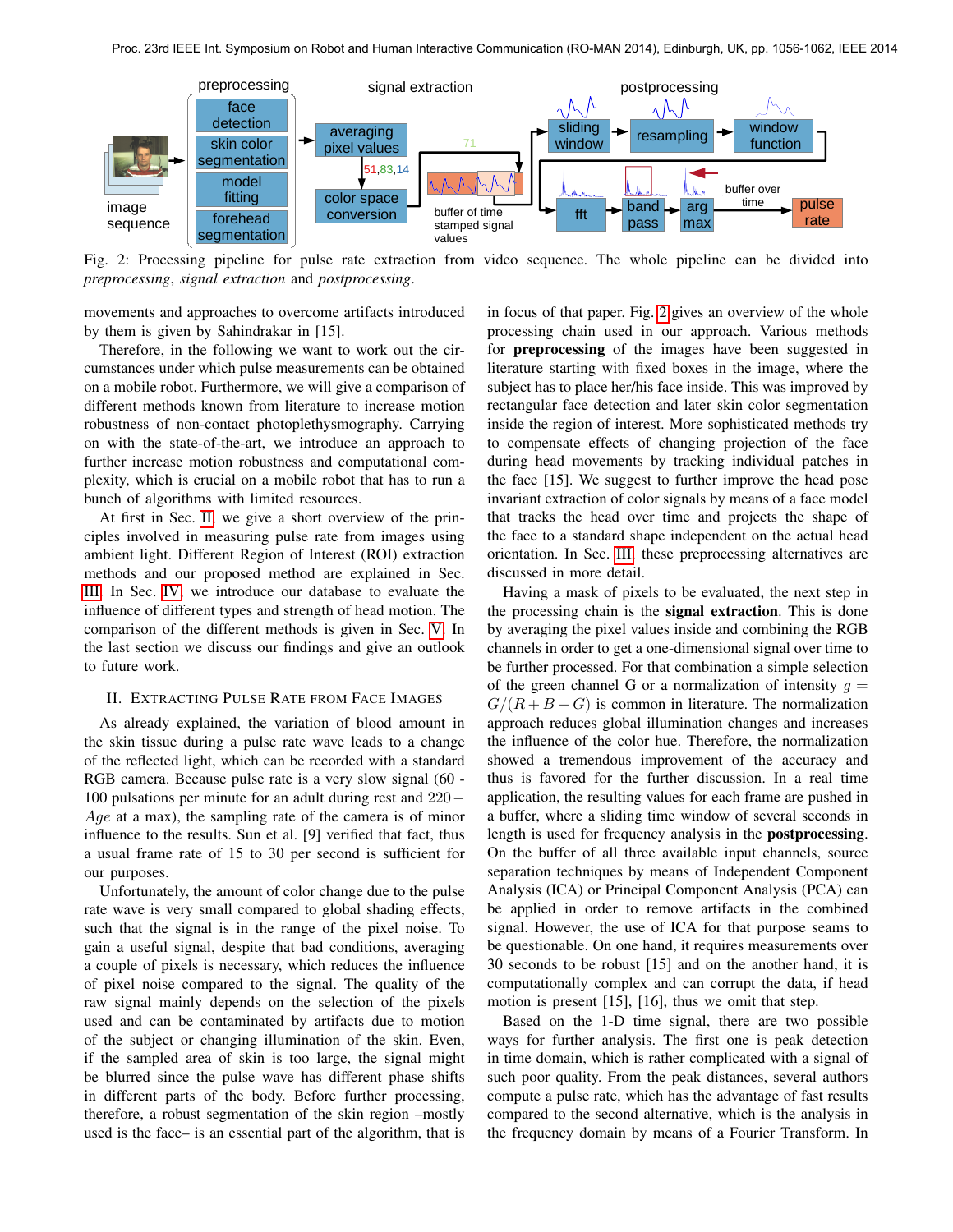<span id="page-2-1"></span>

Fig. 3: Overview of different ROI extraction algorithms.

that approach, also applied by us, the reachable frequency resolution  $\Delta f = \frac{1}{T}$  is proportional to the inverse duration T of the available signal, causing the usage of a 15 sec window in our case.

The signal values are re-sampled equidistantly using cubic spline interpolation. To enable proper analysis of the nonperiodic signal part, a window function is applied in order to suppress side lobe responses in the frequency domain before transformation into a power spectrum is performed. In the resulting spectrum, the periodic pulse wave should show a significant peak, which can be found by a simple maximum search. Since the frequency resolution is limited by the sampling frequency, a quadratic interpolation between the maximum and its neighbor values is applied to find the maximum position with higher accuracy. To prevent from false classification of artifacts in implausible frequency ranges, the spectrum is multiplied with a band pass filter in before.

Result of the described procedure is a sequence of pulse rate values, one for each window processed. In order to use this for further decisions in an application, it would be reasonable to have a quantification of the signal quality and thus of the reliability of the values. This information can be extracted from the power spectrum as well. The signal to noise ratio (SNR) is useful here and has been evaluated for the different preprocessing alternatives in the experiments presented in Sec. [V.](#page-4-0)

# III. FACE SEGMENTATION METHODS

<span id="page-2-0"></span>After the basic processing chain has been introduced in that section, several methods for preprocessing of the image have to be discussed. In the experiments conducted, these alternatives have been evaluated with respect to robustness against head motion and facial movements induced by talking and interaction.

# *A. Fixed Region in the Image*

The most simple way to extract the raw signal is to integrate the pixel values of a fixed rectangle of the image. Therefore, the signal from all pixels (mainly containing skin area) are averaged reducing the pixel noise. However, a rich variety of artifacts in the background of the image

are reducing signal quality. Furthermore, problems arise if multiple subjects are present in the image, and head movements change the average pixel values. Different parts of the background become visible, when the head is moving in front of non-uniform background.

## *B. Face Tracking*

To reduce influence of background, most methods from literature rely on some form of face detection and tracking. During previous tests we found out, that simple face detection, e.g. using the well known Viola-Jones face detector [17], can lead to bad pulse rate estimates, since the face ROIs are bound to discrete scales and therefore jump when the subject moves the head. We suggest to use the Viola-Jones for initialization only and apply feature tracking afterwards. For feature tracking we have used the tracker described in [25] that tracks a sparse template-based feature point set and can track in plane object movements. We decided to use this tracker since it delivers state-of-the-art tracking performance, can run at hyper-real-time and, therefore, is suitable to be utilized on a mobile robot. Similar to [11], [12] the bounding box from the tracker is reduced to 60% of the original width to avoid the border of the face, where background might be contained, while the vertical elongation of the ROI is used completely (see Fig. [3\)](#page-2-1). With this procedure, the raw signal for further processing is extracted by averaging the pixel values of the ROI in the input image.

#### *C. Model-free Segmentation Based on Skin Color*

Based on the face tracking, it is possible to improve segmentation accuracy by taking into account the color features of the skin regions of interest. For our evaluation, a processing stack for the face ROI has been implemented relying on a powerful segmentation method called grabcut [19]. The grabcut algorithm has to be initialized with a region in the image that is labeled as foreground (the face) and a region known to be background. We suggest to use skin color segmentation to perform this step as described in the following paragraph. From that, in an iterative process the remaining pixels are assigned to one of the two classes based on the color histogram of both classes. The resulting foreground labeled pixels after two iterations of the algorithm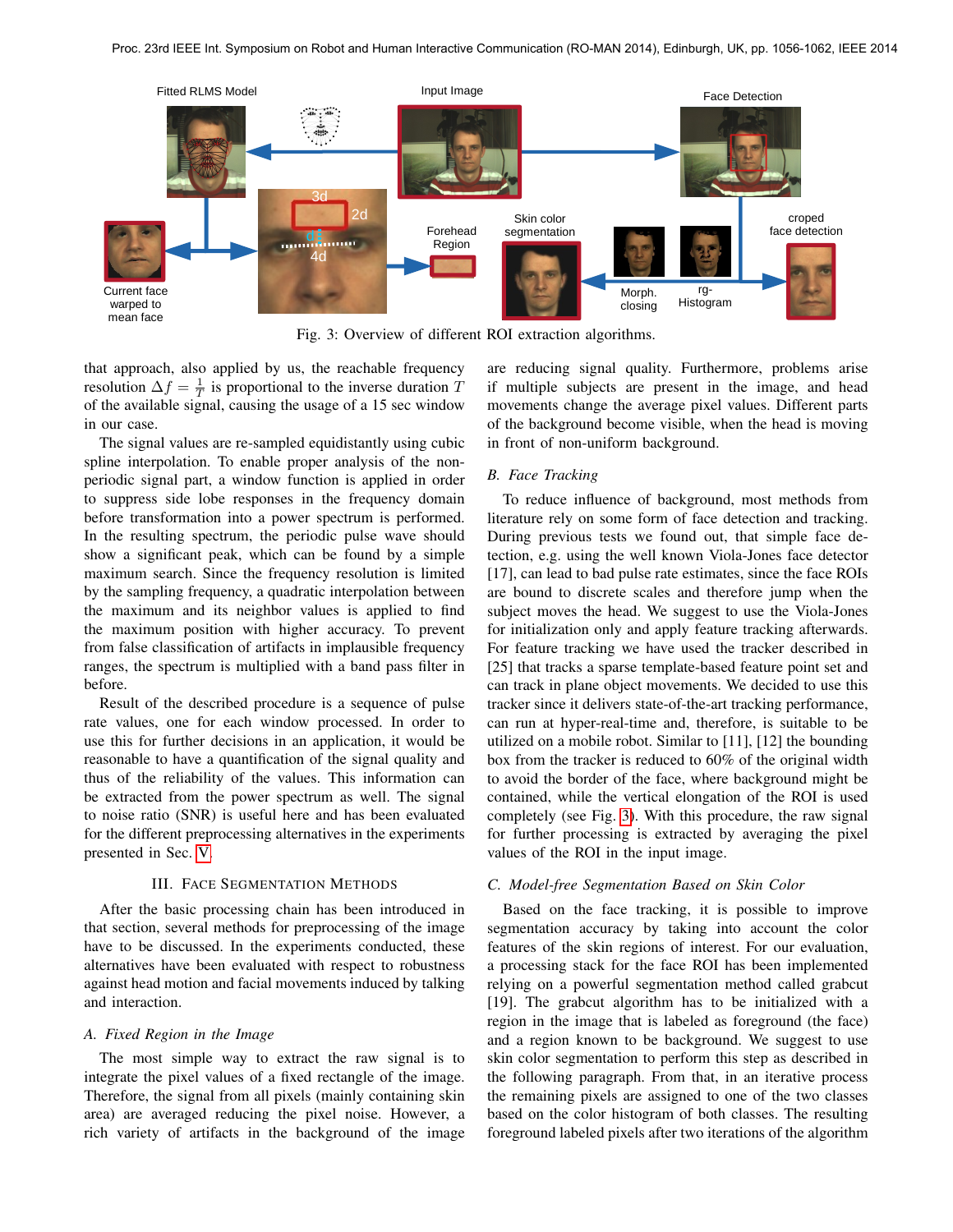are taken as improved face mask. To avoid artifacts from the border of the face, a geometric erosion is applied on the mask before all pixel values inside the mask are averaged to gain the raw signal for further processing. (Fig. [3\)](#page-2-1)

The quality of the grabcut segmentation mainly depends on the quality of the initial mask fed into the grabcut algorithm. The ROI provided by the *face tracking* approach also contains parts of the hair and sometimes background. Therefore, it cannot serve as a mask for grabut. A segmentation based only on skin color followed by some morphologic processing does not deliver perfect face tracking. Hower, it yields a sufficient initial mask for crabcut.

In detail, first the image is converted to intensity normalized rg-color space, and a histogram of the pixels in the face tracker ROI is derived containing 64 bins for each of the r and g channels. We assume that the maximum peak in that histogram refers to skin color, thus next step is marking all pixels falling into that maximum bin or into the directly neighboring ones as foreground. Noise, resulting in single pixels marked as foreground, is removed by means of a morphologic opening (erosion followed by a dilation). To include inner face features in the initial foreground mask, like the eyes and shadows beneath the nose, a morphologic closing operation is performed afterward on the preliminary mask. The initial foreground mask for grabcut now results from eroding the preliminary mask by 5%, while the background follows from dilating the preliminary mask by 10%. This yields a undefined border region that has to be classified by the grabcut algorithm.

Even if this procedure is executed consecutively on every frame and yields a perfect mask of all skin pixels of the head, the signal extracted from that region might be problematic due to the spatial variation of the pulse rate wave. The signal might be blurred compared to signals extracted from smaller local regions, but on the other hand a large area reduces pixel noise in the signal sufficiently. The model free segmentation also does not take self occlusion of rotated heads into account. This kind of artifacts can be compensated only by means of more complex methods as described in the following.

## *D. Model-based Approach*

The methods presented up to now do not use an explicit representation of the exact shape of the face. Therefore, the pixel regions included in the ROI can vary over time, especially if the head is moving. To reduce these noise artifacts, we suggest application of a deformable model fitting approach for face extraction. One of the approaches providing reliable and accurate fitting results under varying illumination is the *Deformable Model Fitting by Regularized Landmark Mean-Shift* (*RLMS*) approach introduced by Saragih et al. in [20]. The approach tracks a number of landmarks located at different face locations by local optimization and enforcement of a global joint motion prior. Since detailed explanation lies above the scope of this paper, the interested reader is referred to [20]. The tracking code is based on the code provided by Saragih [21] and does use

<span id="page-3-1"></span>

Fig. 4: Setup for recording the benchmarking video sequences of controlled head motion: display with translating target, head direction targets for rotation sequences  $(l_1, l_2, t_1)$ for small elongation angles of 20° and  $l_2, r_2, t_2$  for medium elongation of 35°.)

the default model provided by Saragih. This model delivers descent face tracking results with changing illumination. However, the tracking results do defer from person to person. The landmarks used by the tracker are located at fixed locations of the face and are connected by a triangulation. Therefore, a piecewise affine warp can be used to project model instances in a single frame onto the mean face obtained during model training. (see Fig. [3\)](#page-2-1)

#### *E. Model-based approach using the forehead region*

The deformable model provides compensation of overall head movement, but it may be unable to cope with inner facial movements (e.g. moving eyes and mouth while talking). By extraction of pulse rate based on ROI placed on the forehead of the subject only, the moving parts of the face can be avoided. According to [22], we locate the forehead region based on the position and distance of the eyes. Since we already do have precise model of the face provided by the *RLMS* algorithm, we decided to use the eye position estimated by *RLMS*. As proposed by Lewandowska [22], we extract the forehead region as shown in Fig. [3.](#page-2-1)

## IV. DATABASE

<span id="page-3-0"></span>To compare the different approaches and to examine the artifacts introduced by head motion in more detail, we have recorded a benchmarking database. Head movements were performed under controlled and well defined parameters. The database comprises 10 persons (8 male, 2 female) that were recorded in 6 different setups resulting in a total number of 60 sequences of 1 minute each.

The videos were captured with a eco274CVGE camera by SVS-Vistek GmbH at a frame rate of 30 Hz with a cropped resolution of 640x480 pixels and a 4.8mm lens. Reference data have been captured in parallel using a finger clip pulse oximeter (pulox CMS50E) that delivers pulse rate wave and  $SpO<sub>2</sub>$  readings with a sampling rate of 60 Hz.

The test subjects were placed in front of the camera with an average distance of 1.1 meters. Lighting condition was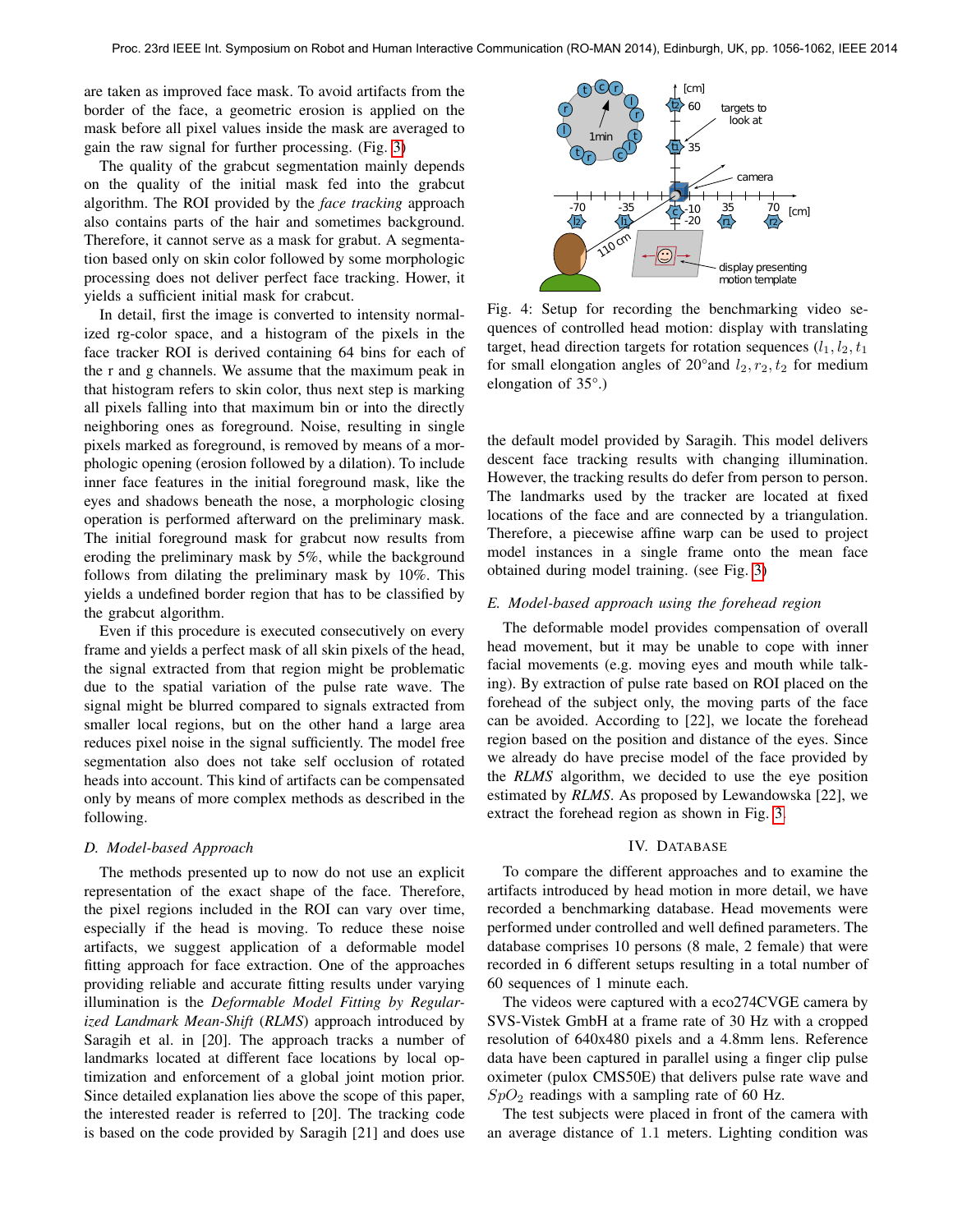daylight trough a large window frontal to the face with clouds changing illumination conditions slightly over time.

Further details on the recorded data can by found at [23]. The database is available upon request and can be used for evaluation. To our knowledge, there is no free database available for ambient light image photoplethysmography so far. Therefore, we encourage other researchers to use this database as a reference benchmark for their own algorithms.

The six different setups were as follows:

i) Steady (S); The subject was sitting still and looks directly into the camera avoiding head motion.

ii) Talking (T); Simulated video sequence, where the subjects were asked to talk while avoiding additional head motion. This setup equals a video conference situation in a real robot application.

iii) Slow translation (ST); These sequences comprise head movements parallel to the camera plane. Therefore, the images recorded by the camera were displayed on screen and shown to the subjects. A moving rectangle of the size of the face was added to the image, and the subjects were asked to keep their face inside. The rectangle was moving horizontally at a controlled speed and with a predefined pattern, thus the sequences of all individuals are repeatable. The average speed was 7% of the face height per second, where the average face height was 100 pixels.

iv) Fast translation (FT); This dataset has the same setup as slow translation, except twice the speed of the moving target.

v) Small rotation (SR); This setup comprises different targets that were placed at 35 cm around the camera. The subjects were told to look at these targets in a predefined sequence. They were asked to move not only there eyes but orient their head. See Fig. [4](#page-3-1) for an impression of the setup. The one minute sequence of the targets is shown in the little clock in the figure. Random times ensure that the motion artifacts are not periodically. Depending on the distance between the camera and the subject, that roughly varies between 1 m and 1.3 m, the head rotation angles are round about 20°.

vi) Medium rotation (MR); This sequences had the same setup as for small rotation, but with targets placed 70 cm around the camera resulting in average head angle of 35°.

The pulse rate of the test persons varies slightly between and during sequences that do have a length of 1 Minute each. Minimum pulse rate measured using the oximeter is at 42 BPM and the maximum rate was 148 BPM. Although, we have had very high pulse rates from one subject, all recording were taken during rest.

# V. EXPERIMENTS

<span id="page-4-0"></span>For our experiments, we extracted the pulse rate from all sequences using the method described in Sec. [II](#page-1-0) and using the face segmentation methods described in Sec. [III.](#page-2-0) We used 512 equidistant supporting points for the cubic spline resampling, which is close to the framerate of the camera, if a window length of 15 seconds was used. These 512 samples

<span id="page-4-1"></span>

Fig. 5: (a) Comparison of different color spaces. RMSE over all sequences and all algorithms. Results are similar for the different algorithms and the different sequences.

(b) Comparison of window sizes used for FFT. RMSE values on normalized green channel sampled with 512 points.

also provide sufficient resolution for the FFT. The  $\alpha$  parameter of the Kaiser-Besser window is of minor influence in our setup and was set to 18. Furthermore, we applied a bandpass that allows values from 0.67 to 3.3 Hz, which corresponds to a pulse rate of 40 to 200 beats per minute (BPM). For comparison, we used the photoplethysmogram (changes of the skin color reflectance over time) obtained from the pulse oximeter. Therefore, the same signal extraction and postprocessing steps were applied on the reference signal. The actual evaluation was executed on the interval from second 5 to 60 for every sequence to give the methods some time for initialization. Further details on the parameters used for the different face segmentation methods can by found at [23].

*1) Signal Extraction:* As already noted by other authors, the hemoglobin absorptivity differs across the spectral range recorded by the camera [11]. Therefore, different color channels are suited to a different extend. The green channel is the one used most often for pulse rate extraction, if no component analysis is applied. As shown in Fig. [5a,](#page-4-1) we can confirm that the green channel performs best if all methods and sequences are averaged, whereas the normalized color channels (See Sec. [II\)](#page-1-0) do perform significantly better. This significant boost of the performance is caused by changing shadows on the face due to head movements changing the intensity. The hue changes of the skin color is affected less on the other side.

*2) FFT Window Size:* The window size used for the FFT is a trade-off between accuracy, time resolution, and noise robustness. Fig. [5b](#page-4-1) shows the accuracy for window sizes between 5 and 30 seconds. It becomes obvious that pulse rate measurements get more reliable with an increasing window size. Nevertheless, we find window length between 15 and 20 seconds to be most robust. With more than 20 seconds, measurements can get unreliable due to the non-stationary nature of the pulse rate, which is visible in the plot of the talking sequences (Fig. [5b\)](#page-4-1). Therefore, a FFT window length of 15 seconds has been used for the following experiments.

*3) Comparing Different Sequence Types:* Since the root mean square error (RMSE) is not a good measure, if the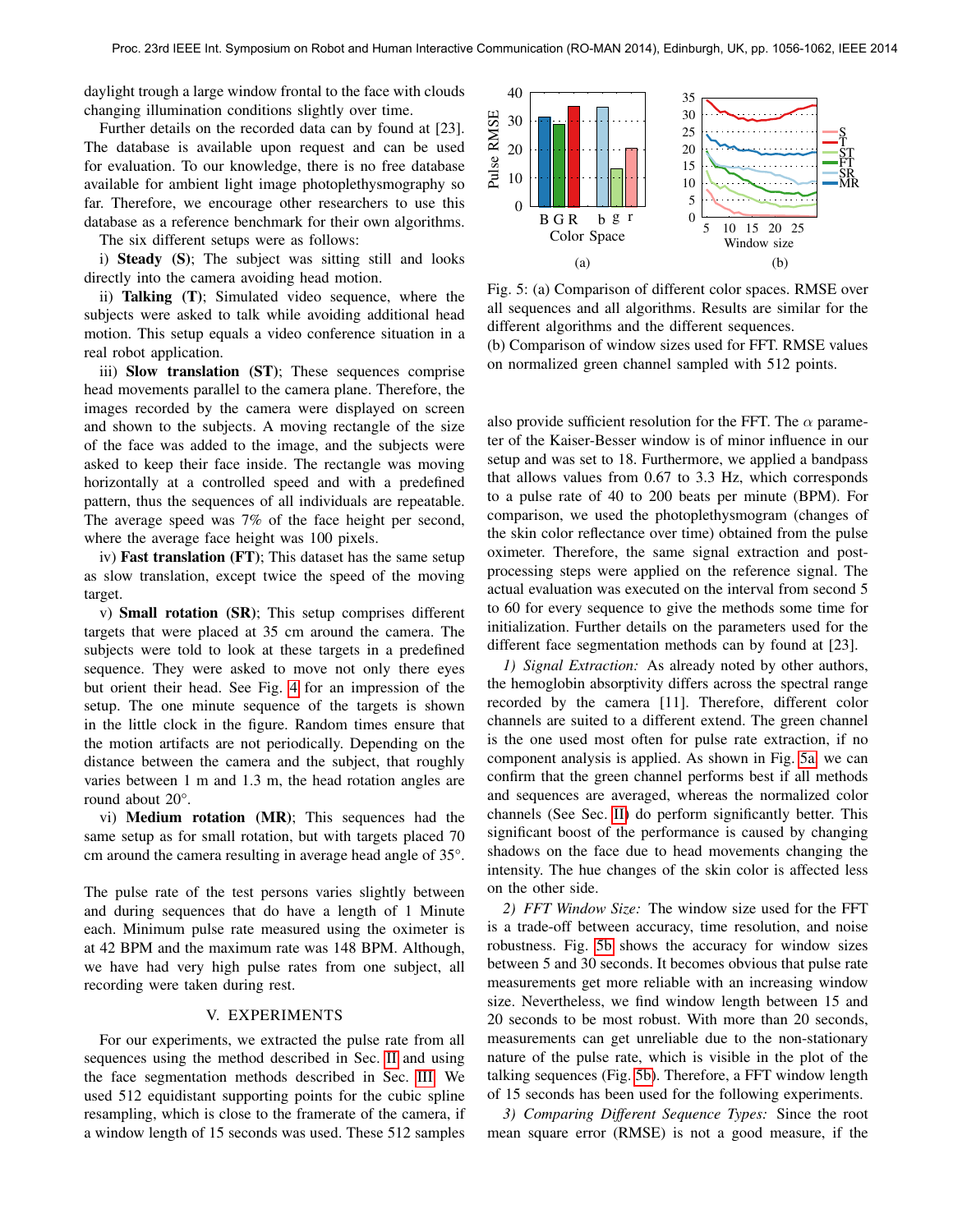errors can become arbitrary large, we have analyzed the signal-to-noise ratios (SNR) (Fig. [6\)](#page-5-0) of the computed power spectrograms as proposed in [15]:

$$
SNR = \frac{\sum_{n=A}^{B} spect(n)}{\sum_{n=MinPulseBin}^{MaxPulseBin}spect(n) - \sum_{n=A}^{B}spect(n) - \sum_{n=A}^{B}}(1)
$$

A is the bin of the power spectrum at the reference pulse rate with an offset of  $-12$  BPM and  $B$  is the bin with an offset of +12 BPM.

As a second measure of quality, we present histograms of the pulse rate deviation compared to the oximeter reference on the individual sequences. As expected and shown in Fig. [7a,](#page-6-0) measuring pulse rate on the *Steady* sequences could be performed robust and led to almost perfect measurements for all ROI extraction methods.

In plane head translation can be handled well by all the different head tracking methods with an slight advantage for *RLMS* and *Forehead*, that do deliver results close to the *Steady* case. Although, the skin detection produces decent segmentation results on a single image, the pixels classified as foreground vary over time, which introduces noise and does make the results a bit unpredictable.

The small rotation sequences delivered somewhat surprising results, since the *face tracking* method did perform better than the *RLMS* approach (Fig. [7e\)](#page-6-0). The medium rotation sequences (Fig. [7f\)](#page-6-0) are even harder, since greater rotations do have a stronger effect on shadows in the face leading to mediocre signal noise ratios (Fig. [6\)](#page-5-0). Having a closer look at the face tracking generated by the *RLMS* approach, it becomes obvious that the outline of the face is not always tracked accurate if larger face rotation comes into play. Therefore, we suggest to interrupt pulse rate measurements, if stronger head rotations do occur, which can be detected if the rotation parameters of the *RLMS* model exceed a certain treshold.

The *Talking* sequences are the ones most challenging in our dataset (Fig. [7b\)](#page-6-0). Pulse rate histograms as well as SNR are bad for these sequences and for all presented methods. However, on a real robot *RLMS* can be favored, if it is coupled with a talking classifier, which can be trained on the shape parameters of the model. By means of that, the unreliable time intervals, during which the subject is talking, can be left out.

It has to be mentioned that real head motions, in contrast to our motions predefined for measuring motion robustness, are a combination of translation and rotation.

*4) Computational Complexity:* Computational complexity is very important for a service robot system since it hast to fulfill different tasks (e.g. navigation and people tracking) at the same time with limited resources. The robot used is equipped with an Intel Core i7-2640m 2.8 GHz ( 2 Cores ), where only one core was used for our runtime evaluation. The results are presented in Table [I.](#page-5-1) It is obvious that the skin segmentation has the highest computational complexity. The other approaches (if implemented in the suggested way) are running at a very high speed leaving enough CPU resources

<span id="page-5-0"></span>

Fig. 6: SNR of the different extraction methods on the different sequences.

to perform additional HRI tasks on the robot.

## VI. CONCLUSION

The experiments presented here showed that all methods are able to measure the pulse rate reliably, if no motion is present. However, the sensitivity to motion artifacts does differ. Since the *Skin* segmentation approach is computationally complex and does not deliver leading results in the comparison ranking of the different approaches, we do not recommend it for usage on a mobile robot. The *Forehead* approach seems promising but becomes unreliable if parts of the forehead are covered with hair. The two methods that are suited best to be applied on a mobile robot are the *RLMS* and *Face tracking* approaches. With both methods the pulse rate can be measured in an unobtrusive manner, if the user of the robot is sitting relatively still, e.g. when checking mails, appointments or doing video conferencing. Nevertheless, we do favour the *RLMS* approach since it enables the detection of different types of head motions using the model parameters. Therefore, critical head motions or talking can be detected easily and the pulse rate evaluation can be limited to time intervals with in plane translation or small rotation head motion. It should be possible to deliver good results even on *Talking* sequences since 50% of the measurements obtained are very good (Fig. [7b\)](#page-6-0). Moreover, it is possible to adapt the time-window length used for analysis based on this motion information in order to maximize frequency resolution.

For this study, furthermore, a test dataset with pulse rate reference signal data has been recorded, which is available for other researchers on request.

#### VII. OUTLOOK

Next step in our work will be to focus on the region used for signal extraction in more detail. First attempts of extracting single triangles from the *RLMS* mesh (see Fig. [3,](#page-2-1) top left) and performing pulse rate extraction for these

TABLE I: Runtime comparison

<span id="page-5-1"></span>

| [ms]      | FullImage | Face | Skin          | Forehead | <b>RLMS</b> |
|-----------|-----------|------|---------------|----------|-------------|
| ROI Extr. |           | 10.4 | $10.4 + 57.4$ | $12.9+0$ | 12.9        |
| Postproc. | 0.5       | 0.5  | 0.5           | 0.5      | 0.5         |
| Max FPS   | 2000      | 91.7 | 14.6          | 74.6     | 74.6        |